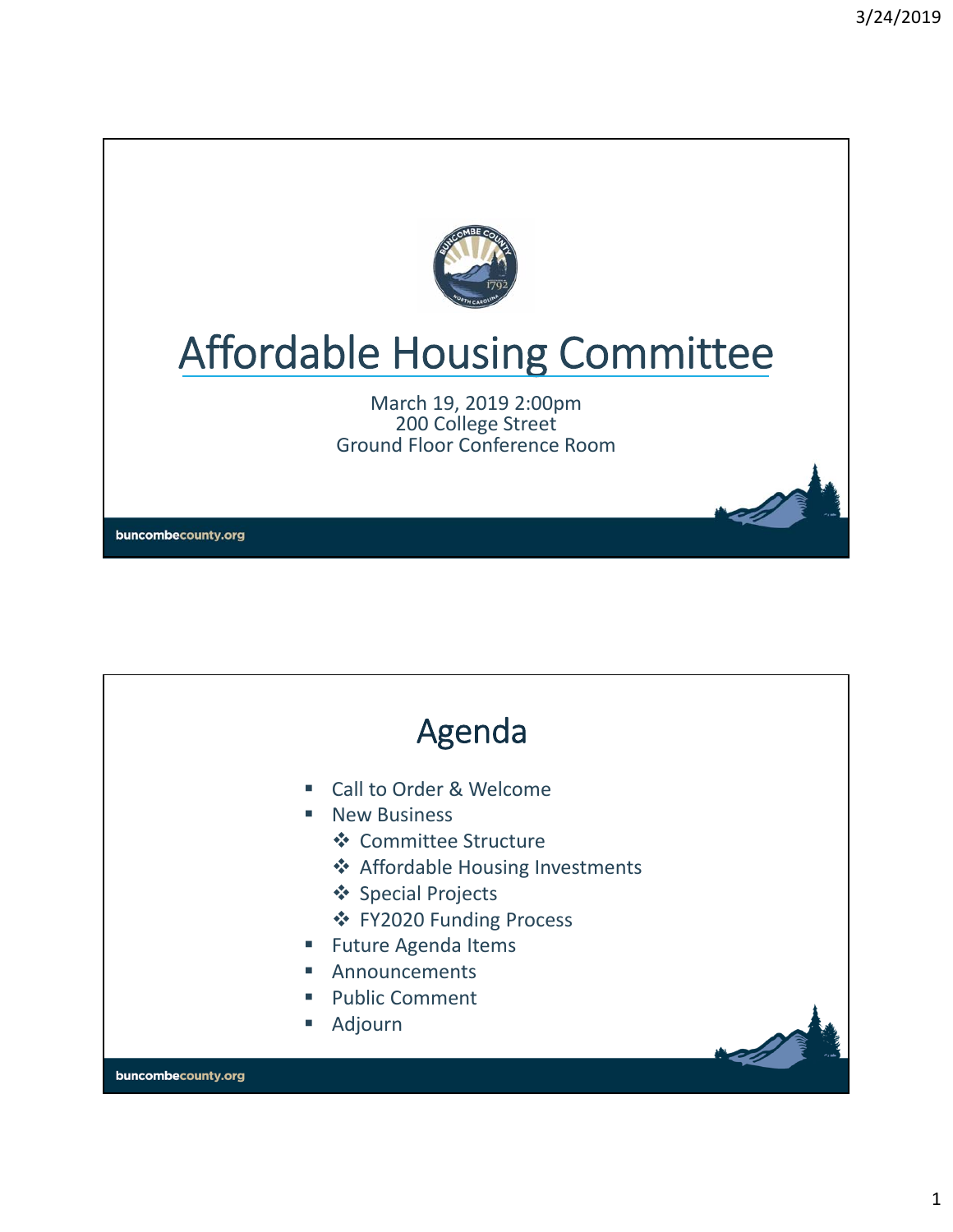### Affordable Housing Committee



The purpose of the Affordable Housing Committee is to engage with community partners, solicit public input and make housing affordability policy and funding recommendations to the Board of Commissioners for Buncombe County.

buncombecounty.org

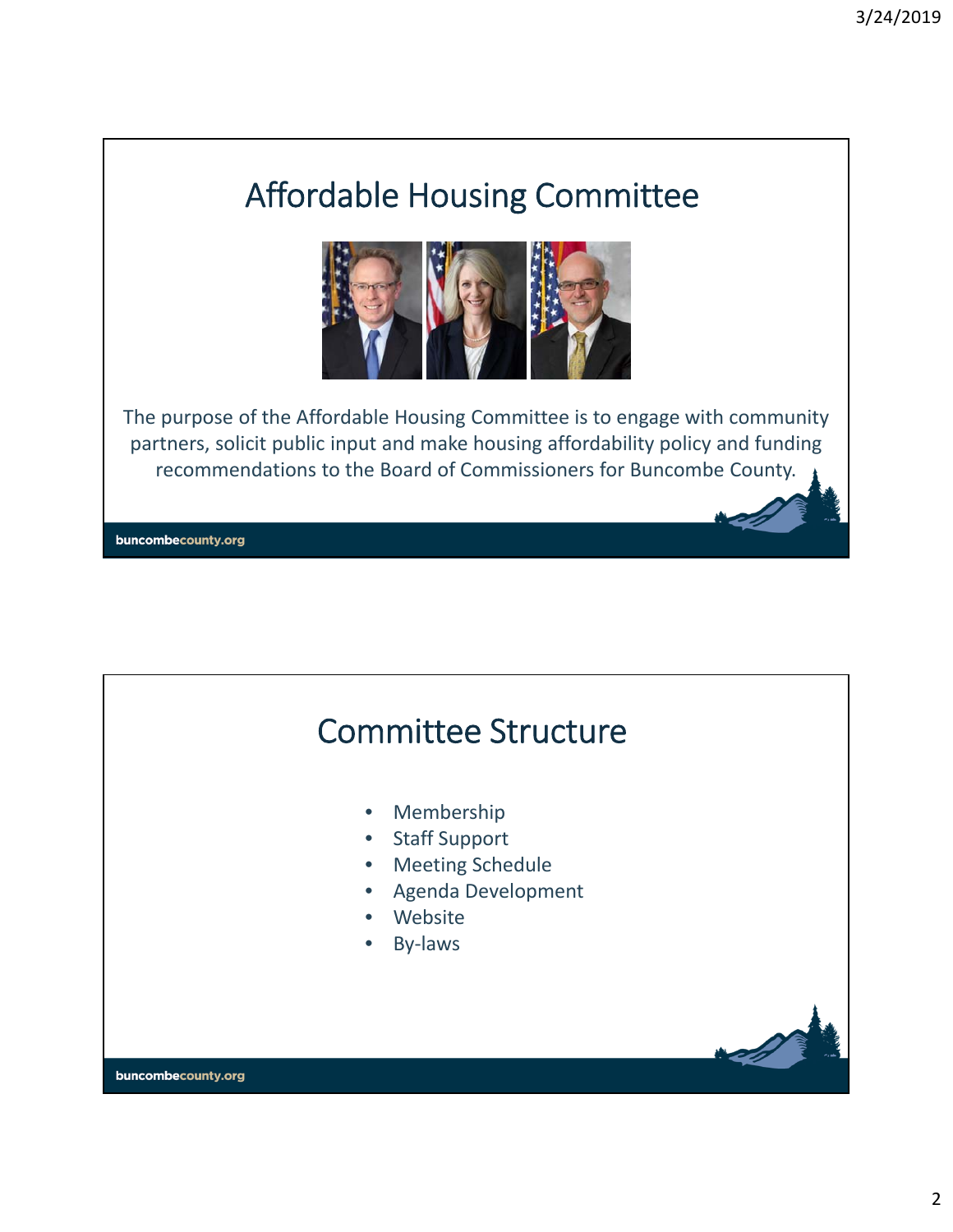

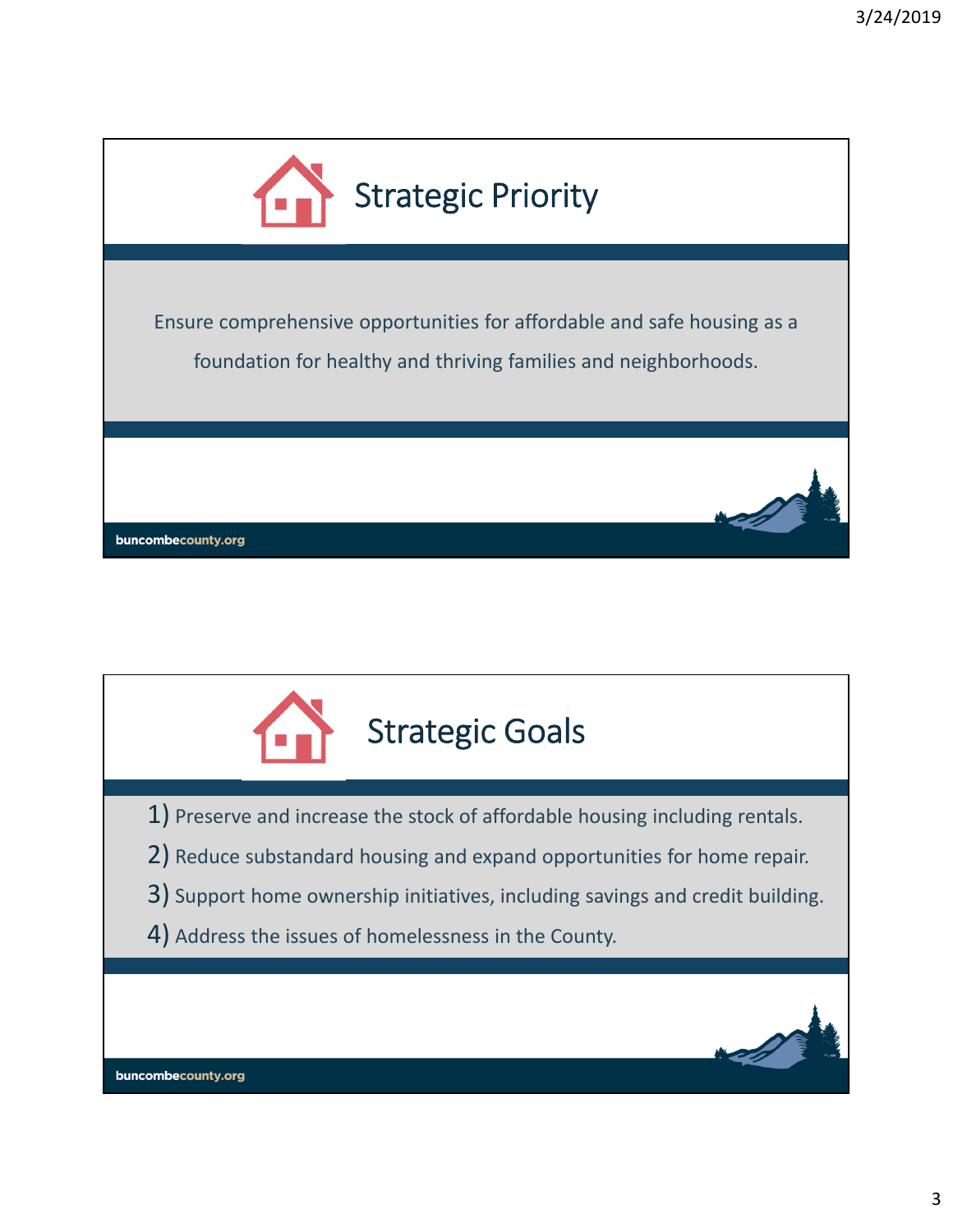# Affordable Housing Investments



#### **‐ Affordable Housing Services Program ‐**

Investments of County general funds, awarded annually through a competitive process:

- New construction
- Downpayment assistance
- Rental assistance
- Home repairs

#### buncombecounty.org



#### **‐ HOME Investment Partnership Program ‐**

Federal funding through Housing Consortium with County matching funds

- Downpayment assistance
- Multi family rental units
- Owner-occupied rehab
- Single family homes
	- Rental assistance



Larger‐scale investments in affordable housing development projects supported through County general funds, often adopted outside regular budge and funding cycles



#### **‐ Special Projects ‐ ‐ Supportive Grants & Contracts ‐**

Investments of County general funds in specific programs or services in support of affordable housing goals, such as Homeless Services funding through County Behavioral Health

# FY2019 Commitments: \$5,654,395

| <b>General Fund Budget</b>                                         | <b>Budget</b>                | <b>Budget</b> |
|--------------------------------------------------------------------|------------------------------|---------------|
| Affordable Housing Services Program                                | Planning & Development       | \$488,145     |
| Manufactured Home Removal Program                                  | Planning & Development       | \$49,250      |
| <b>HOME Matching Funds</b>                                         | Planning & Development       | \$75,000      |
| A Hope Day Center Program Support                                  | Behavioral Health            | \$130,000     |
| Project Rebound Funds                                              | Behavioral Health            | \$50,000      |
| City of Asheville Homeless Initiative Funds                        | Behavioral Health            | \$32,000      |
| Strategic Partnership Grant Funds (Housing)                        | Strategic Partnership Grants | \$180,000     |
|                                                                    |                              | \$1,004,395   |
| <b>Prior Fund Balance Appropriation</b>                            |                              | <b>Budget</b> |
| MHO Eagle Market Street Grant                                      | Special Programs Fund        | \$2,000,000   |
| Housing Authority/MHO Lee Walker Heights Grant                     | Special Programs Fund        | \$2,500,000   |
|                                                                    |                              | \$4,500,000   |
| <b>Program Income Re-investment in AHSP</b>                        |                              | <b>Budget</b> |
| Homeownership Unit Construction Loans/Downpayment Assistance Loans | Planning & Development       | \$108,469     |
| <b>Rental Unit Construction Loans</b>                              | Planning & Development       | \$41,531      |
|                                                                    |                              | \$150,000     |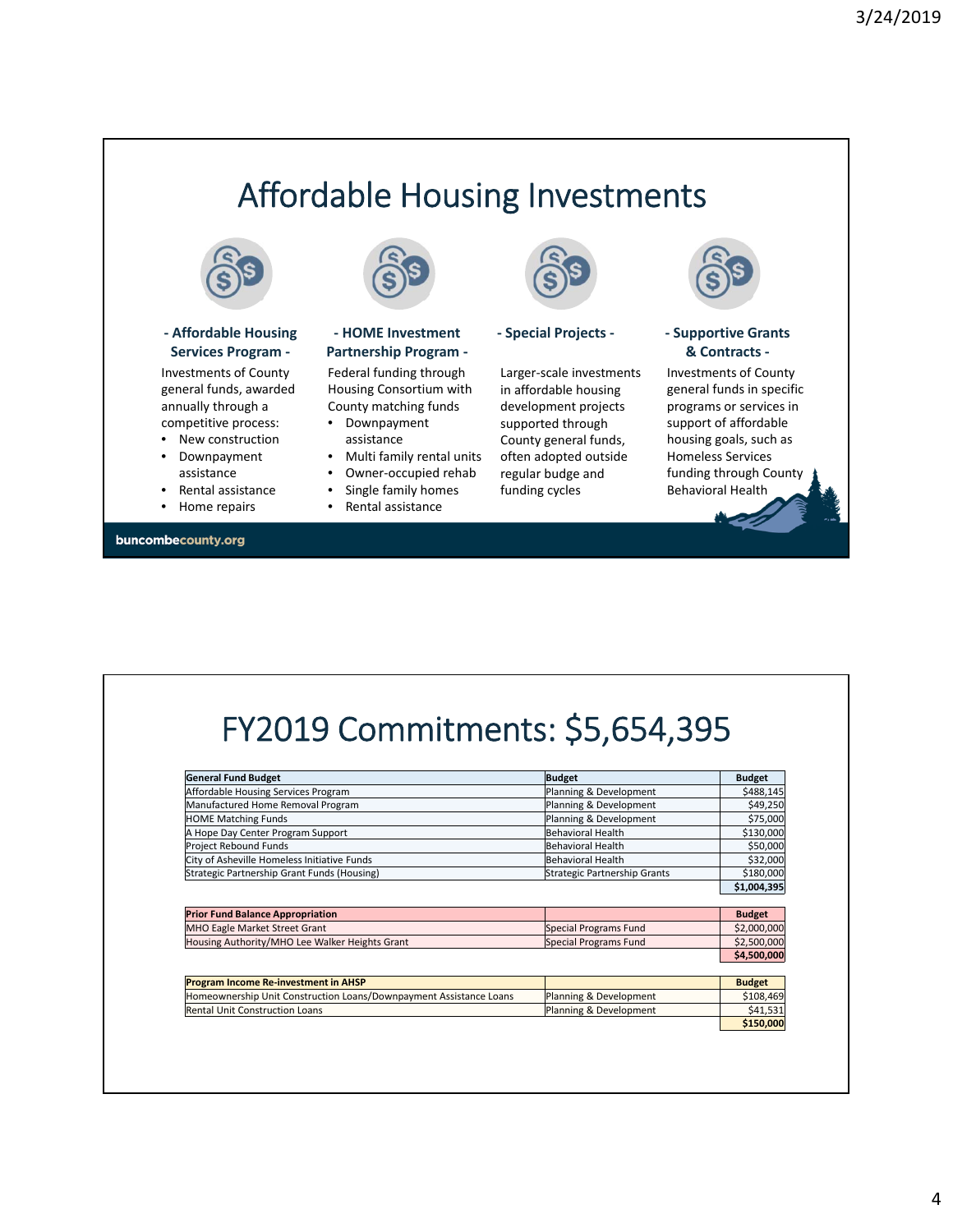## FY2020 Commitments/Requests: \$5,687,576

| <b>General Fund Budget</b>                                         | <b>Budget</b>                | Request          |
|--------------------------------------------------------------------|------------------------------|------------------|
| Affordable Housing Services Program                                | Planning & Development       | \$581,795        |
| Manufactured Home Removal Program                                  | Planning & Development       | \$49,250         |
| <b>HOME Matching Funds</b>                                         | Planning & Development       | \$75,000         |
| MHO East Haven Apartments Loan                                     | Special Programs Fund        | \$925,000        |
| A Hope Day Center Program Support                                  | Behavioral Health            | \$130,000        |
| Project Rebound Funds                                              | Behavioral Health            | \$50,000         |
| City of Asheville Homeless Initiative Funds                        | Strategic Partnership Grants | \$32,000         |
|                                                                    |                              | \$1,843,045      |
|                                                                    |                              |                  |
| <b>Prior Fund Balance Appropriation</b>                            |                              | <b>Budget</b>    |
| Housing Authority/MHO Lee Walker Heights Grant                     | Special Programs Fund        | \$1,500,000      |
|                                                                    |                              | \$1,500,000      |
|                                                                    |                              |                  |
| Program Income Re-investment in AHSP                               |                              | <b>Scheduled</b> |
| Homeownership Unit Construction Loans/Downpayment Assistance Loans | Planning & Development       | TBD              |
| <b>Rental Unit Construction Loans</b>                              | Planning & Development       | \$44,531         |
|                                                                    |                              | \$44,531         |
|                                                                    |                              |                  |
| <b>Probable Requests</b>                                           |                              | Request          |
| AAHH Old Haywood Road Phase I Infrastructure Loan                  | <b>TBD</b>                   | \$1,400,000      |
| Homeward Board Asheville-Buncombe House Grant                      | <b>TBD</b>                   | \$900,000        |
|                                                                    |                              |                  |

# FY2021 Commitments/Requests: \$2,797,576

| <b>General Fund Budget</b>                                         | <b>Budget</b>                | Request          |
|--------------------------------------------------------------------|------------------------------|------------------|
| Affordable Housing Services Program                                | Planning & Development       | \$581,795        |
| Manufactured Home Removal Program                                  | Planning & Development       | \$49,250         |
| <b>HOME Matching Funds</b>                                         | Planning & Development       | \$75,000         |
| MHO East Haven Apartments Loan                                     | Special Programs Fund        | \$425,000        |
| A Hope Day Center Program Support                                  | Behavioral Health            | \$130,000        |
| Project Rebound Funds                                              | Behavioral Health            | \$50,000         |
| City of Asheville Homeless Initiative Funds                        | Strategic Partnership Grants | \$32,000         |
|                                                                    |                              | \$1,343,045      |
| <b>Prior Fund Balance Appropriation</b>                            |                              | <b>Budget</b>    |
| Housing Authority/MHO Lee Walker Heights Grant                     | Special Programs Fund        | \$500,000        |
|                                                                    |                              | \$500,000        |
| <b>Program Income Re-investment in AHSP</b>                        |                              | <b>Scheduled</b> |
| Homeownership Unit Construction Loans/Downpayment Assistance Loans | Planning & Development       | TBD              |
| <b>Rental Unit Construction Loans</b>                              | Planning & Development       | \$54,531         |
|                                                                    |                              | \$54,531         |
| <b>Probable Requests</b>                                           |                              | Request          |
| Homeward Board Asheville-Buncombe House Grant                      | Special Programs Fund        | \$900,000        |
|                                                                    |                              | \$900,000        |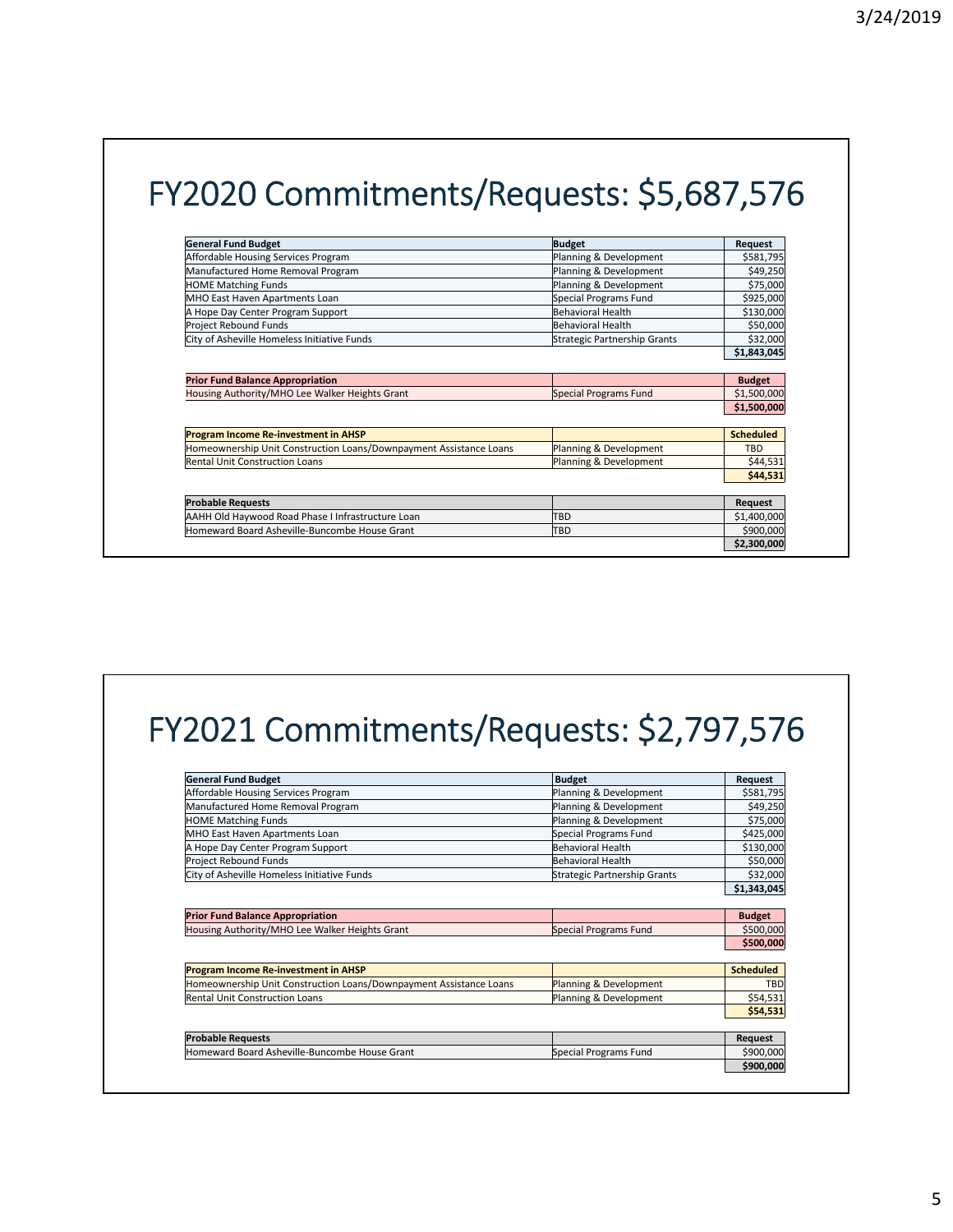## FY2022 Commitments/Requests: \$2,722,576

| <b>General Fund Budget</b>                                         | <b>Budget</b>                | Request                   |
|--------------------------------------------------------------------|------------------------------|---------------------------|
| Affordable Housing Services Program                                | Planning & Development       | \$581,795                 |
| Manufactured Home Removal Program                                  | Planning & Development       | \$49,250                  |
| <b>HOME Matching Funds</b>                                         | Planning & Development       | \$75,000                  |
| MHO East Haven Apartments Loan                                     | <b>Behavioral Health</b>     | \$850,000                 |
| A Hope Day Center Program Support                                  | Behavioral Health            | \$130,000                 |
| Project Rebound Funds                                              | Behavioral Health            | \$50,000                  |
| City of Asheville Homeless Initiative Funds                        | Strategic Partnership Grants | \$32,000                  |
|                                                                    |                              |                           |
|                                                                    |                              |                           |
| <b>Program Income Re-investment in AHSP</b>                        |                              | <b>Scheduled</b>          |
| Homeownership Unit Construction Loans/Downpayment Assistance Loans | Planning & Development       | \$1,768,045<br><b>TBD</b> |
| <b>Rental Unit Construction Loans</b>                              | Planning & Development       | \$54,531                  |
|                                                                    |                              | \$54,531                  |
| <b>Probable Requests</b>                                           |                              | Request                   |
| Homeward Board Asheville-Buncombe House Grant                      | Special Programs Fund        | \$900,000                 |

## FY2023 Commitments/Requests: \$972,576

| <b>General Fund Budget</b>                  | <b>Budget</b>          | Request   |
|---------------------------------------------|------------------------|-----------|
| Affordable Housing Services Program         | Planning & Development | \$581,795 |
| Manufactured Home Removal Program           | Planning & Development | \$49,250  |
| <b>HOME Matching Funds</b>                  | Planning & Development | \$75,000  |
| A Hope Day Center Program Support           | Behavioral Health      | \$130,000 |
| Project Rebound Funds                       | Behavioral Health      | \$50,000  |
| City of Asheville Homeless Initiative Funds | Behavioral Health      | \$32,000  |
|                                             |                        | \$918,045 |
|                                             |                        |           |
|                                             |                        |           |

| <b>Program Income Re-investment in AHSP</b>                        |                        | <b>Scheduled</b> |
|--------------------------------------------------------------------|------------------------|------------------|
| Homeownership Unit Construction Loans/Downpayment Assistance Loans | Planning & Development | TBD              |
| <b>Rental Unit Construction Loans</b>                              | Planning & Development | \$54.531         |
|                                                                    |                        | \$54,531         |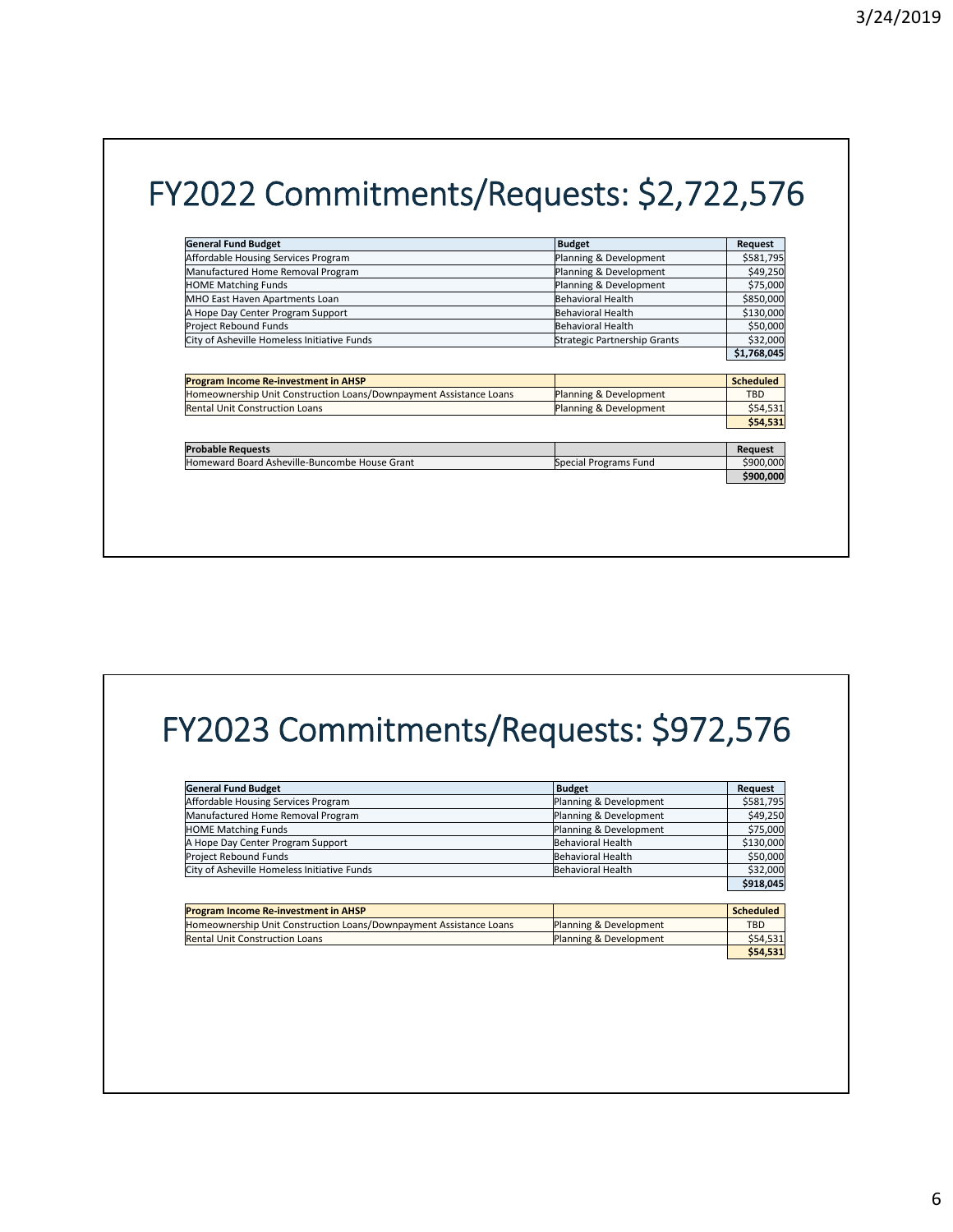niversary

BUILDING HOMES, NEIGHBORHOODS & COMMUNITIES

### East Haven Apartments

- New development by Mountain Housing Opportunities (MHO)
- Will create 95 units of affordable housing
- Swannanoa/Black Mountain area
- Will serve people with 60% or less of Area Median Income
- Total project cost: \$16.8 million
- Construction beginning near July 1, 2019
- Complete lease‐up estimated by June 30, 2021

buncombecounty.org

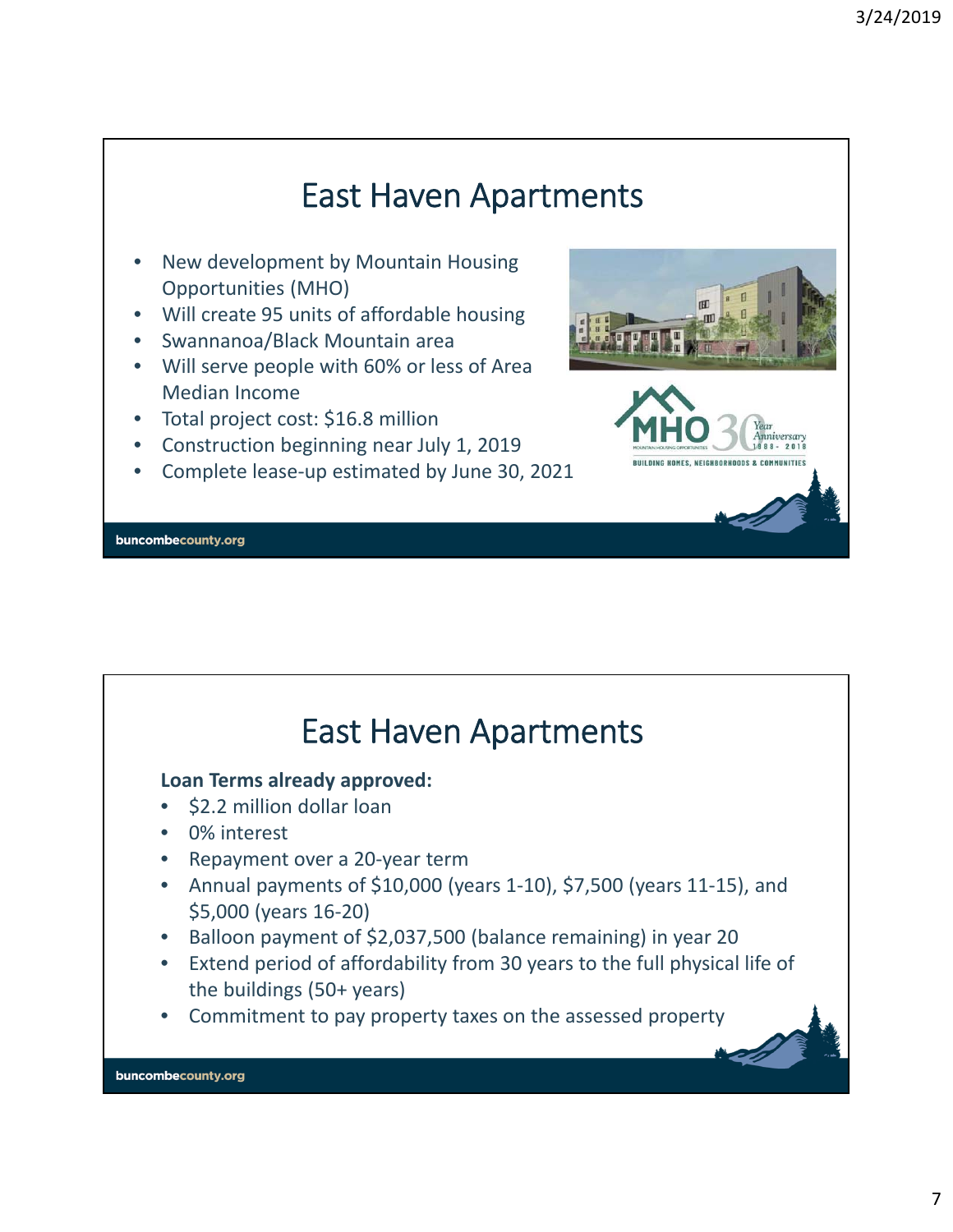### East Haven Apartments **Disbursement schedule for consideration:** • MHO proposed first disbursement to occur in FY2019 but is agreeable to the following schedule proposed by County staff: **Disbursement Anticipated Disbursement Amount Disbursement Criteria (Month/Year) Fiscal Year** \$500,000 | At start of construction | July 2019 | FY 2020 \$425,000 At 50% project completion March 2020 FY 2020 \$425,000 At 100% project completion October 2020 FY 2021 \$850,000 Permanent loan closing July 2021 FY 2022 **Next Step:** • Recommendation from Affordable Housing Committee on disbursement schedule buncombecounty.org

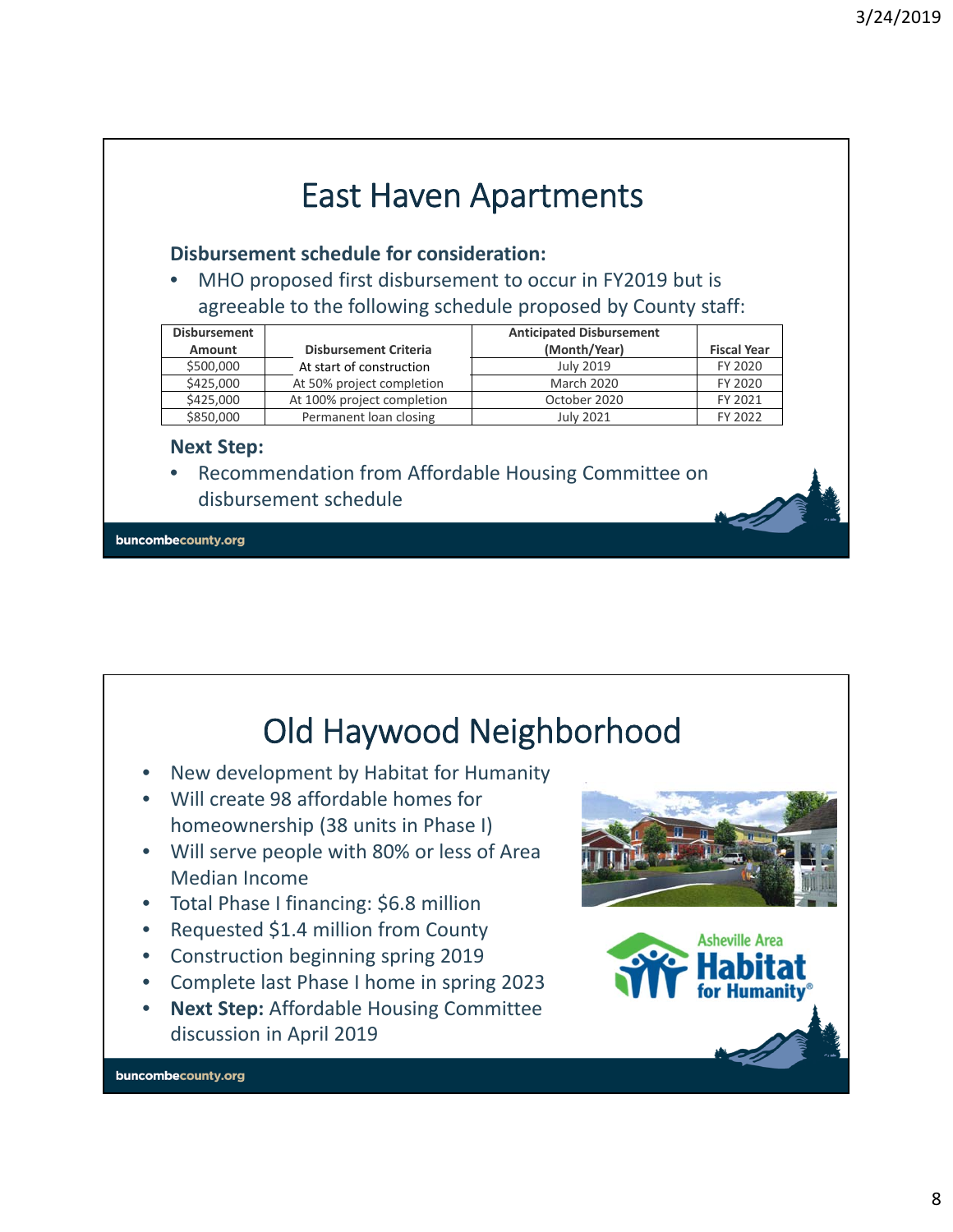### Asheville‐Buncombe House

- New development by Homeward Bound
- Will create 80 unit residence
- Supportive housing for the chronically homeless using Housing First Model
- Will serve people with 30% or less of Area Median Income
- Total project cost: \$11 million
- Requested \$2.75 million from County
- Estimated completion August 2021
- **Next Step:** Affordable Housing Committee discussion in April 2019

buncombecounty.org



### FY2020 Funding Process

#### **Buncombe County Funding FY2019 & FY2020 Forward**

- Affordable Housing Services Program (AHSP) Funds
- HOME Matching Funds
- Strategic Partnership Grants (sunset of housing portion)

#### **Affordable Housing Services Program FY2020 Application**

- Moving to electronic submittal format
- Improved project budget forms and updated scoring criteria
- (includes portions automatically scored using electronic submittal format)
- Expedited FY2020 Application RFP and Review
- Request guidance on distribution of funds across subprograms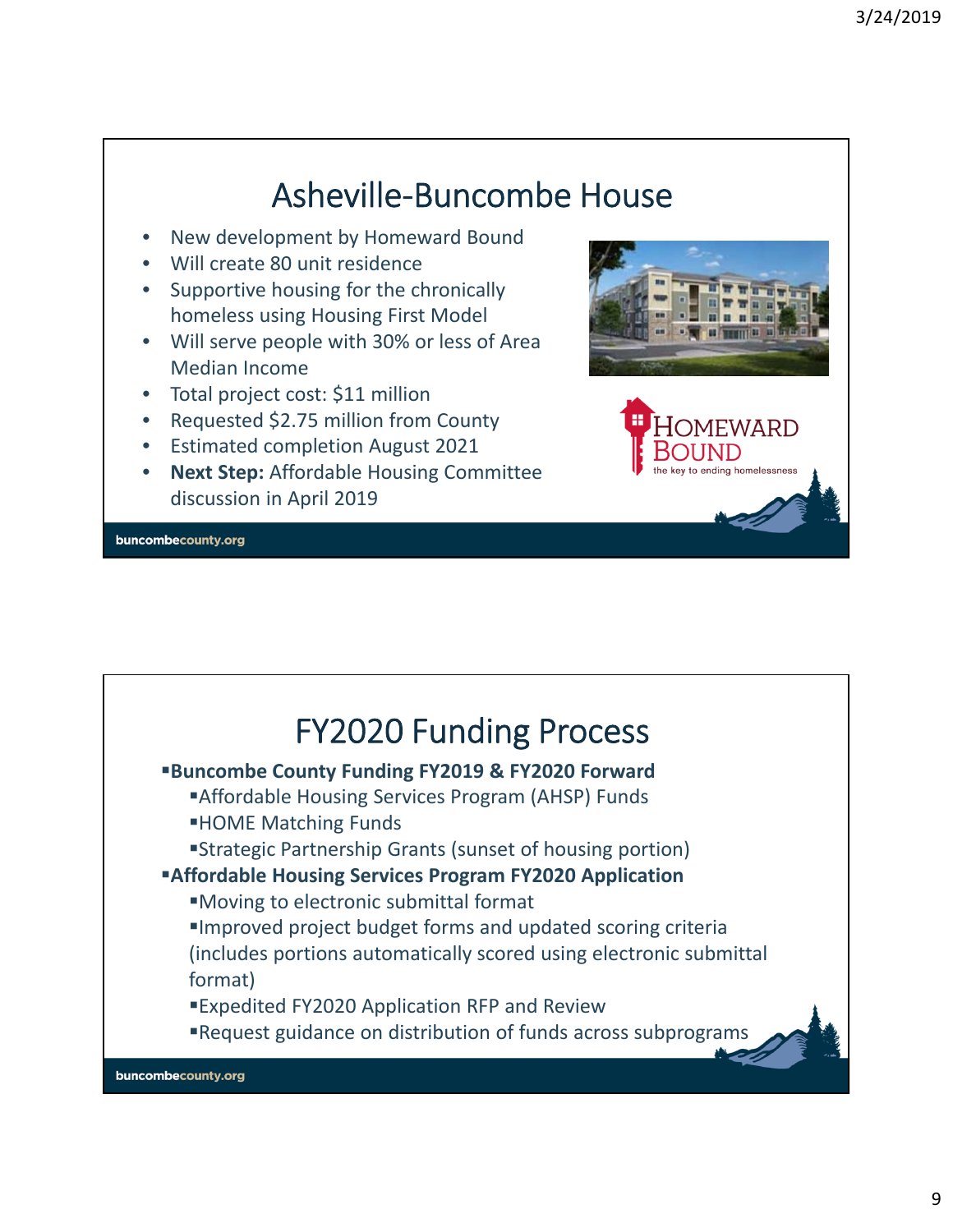